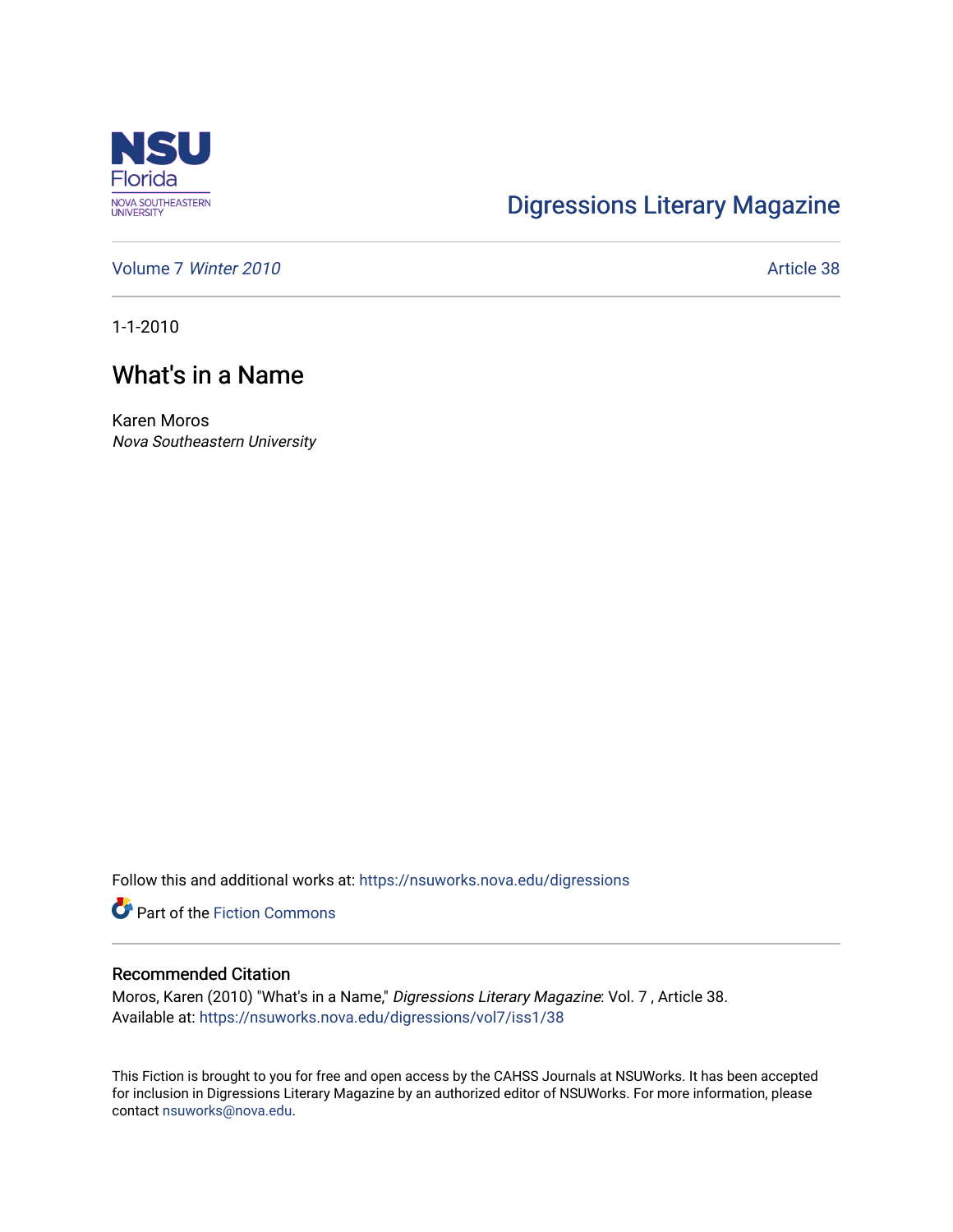## What's in a Name *Karen Moros*

Jenny Harrington felt as if she were about to explode with the force of a small atomic bomb. She couldn't believe that she had once been a petite 110 pounds. Nine months of pregnancy had given her thirty more, and she could feel every one of them weighing her down as she moved millimeters at a time on her dining room chair. Her husband Keith was in the kitchen around the corner of the wall that her chair was leaning against. She and Keith had thought of breaking down the wall to unite the kitchen and the dining room and make the house look bigger. But when Jenny became pregnant, it didn't seem like a good idea anymore. Instead, they had painted it a bright lemon yellow that matched the apple green of the rest of the dining room.

"Yeah, Mom," she heard Keith say. "She's all right. She can hardly move, but she's all right."

Jenny scoffed. "Out of all the understatements I've heard in the past nine months, that one has to be the biggest," she said, raising her voice so he would be sure to hear her.

She heard him chuckle. "Yes, Mom, I'll call you and Dad when we're at the hospital . . . Okay . . . I love you too . . . Say hi to Dad for me."

"Tell her I send my love!" Jenny said, again raising her voice.

"Jenny sends her love," Keith reported. She heard a plate being set on the kitchen counter and smelled cinnamon. "Bye." Jenny straightened in her chair in anticipation as Keith came around the corner and placed a bright red plate before her. It was the only plate of the set of eight that was chipped on its edge, a memory of Jenny's first dizzy spell when she had almost collapsed against the wall with the plate in her hand. Keith had caught her but not the plate, and it hit the corner of the wall, leaving a red mark that had since been covered with the yellow paint. He never understood why she had held on to the plate but had let herself go. Jenny's only answer was that she felt she needed to hold on to something.

"Two delicious square-shaped blueberry and blackberry waffles and a ton of raspberry syrup," Keith announced proudly, as if he had won a cooking competition. When Jenny became pregnant, Keith had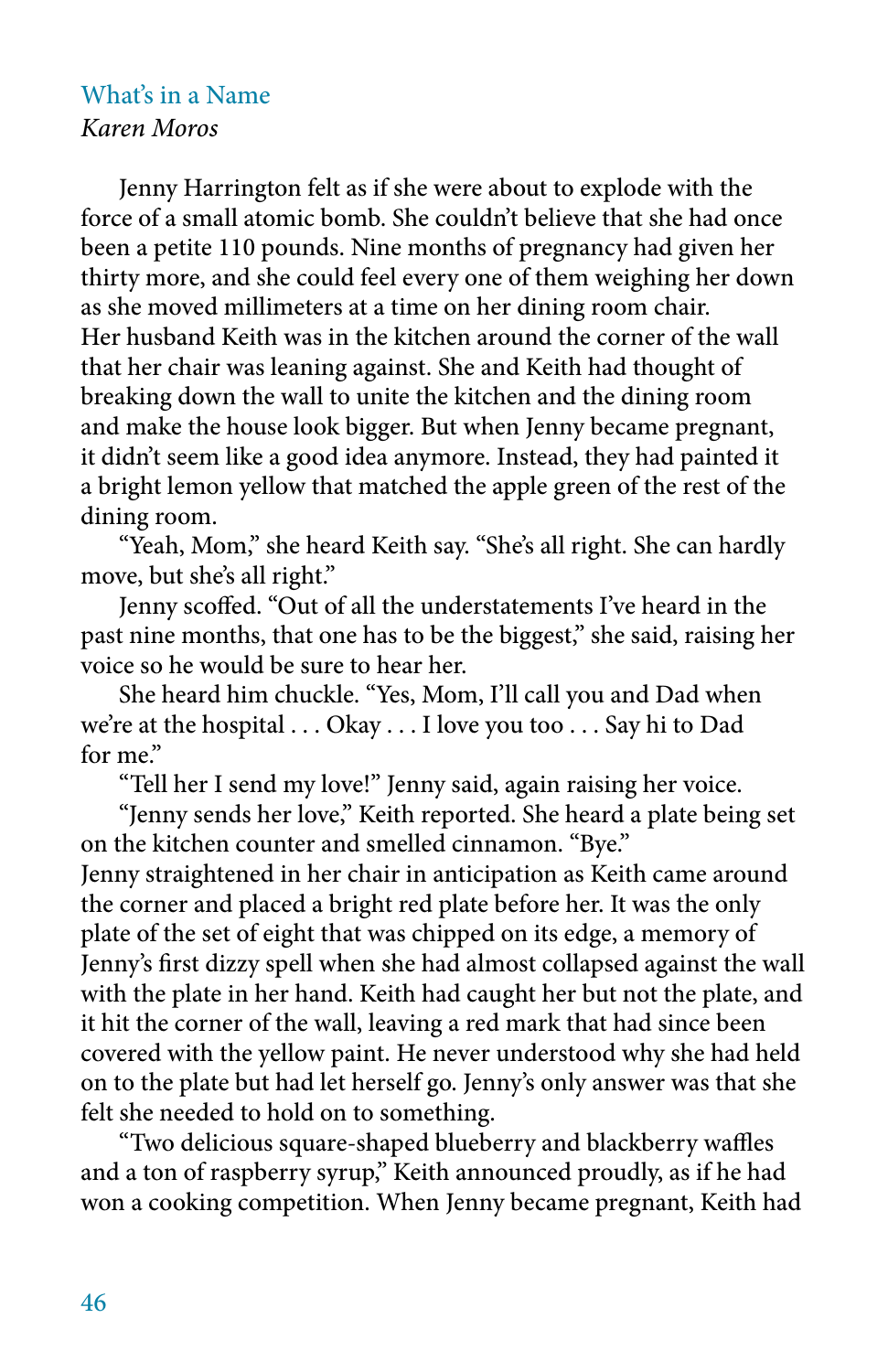started doing as much cooking for her as he could. He would ask the doctor what it was that pregnant women needed to eat, then go home and muster all his creativity into one meal. The aromas of his first few culinary attempts had made Jenny throw up, but he had persevered and had even bought a cook book. As she became less sensitive, he became a better cook, and now, homemade waffles were his specialty.

"Thank you, sweetheart," Jenny said, stroking his cheek and laughing at the cheesiness of his announcement. She pointed at him, mocking sternness. "You know, you're still making these after I give hirth"

Keith smiled and cocked his head as a line of white shine from the lamp above whipped across his black hair. "I wouldn't have it any other way." He sat at an angle from her at the head of the table.

As he put his elbows on the table, Jenny closed her eyes and took her first bite. Blue and black fireworks of juice exploded from the berries but were subdued by the warm, soft waffle. With her second bite, the syrup overpowered the other tastes, injecting its sweetness into her taste buds and making her crave more of it.

"She was asking if we had decided yet," Keith said, interrupting Jenny's reverie.

She opened her eyes. "Decided what?"

"Oh, just about everything that we haven't decided yet," Keith said with false casualness. "What we're going to name him. If he's going to be Catholic like me or Jewish like you. You know, the now infamous questions that we just had to wait until the last minute to answer."

Jenny whimpered—half from the pleasure of tasting the waffles and half from frustration. "Oh, Keith, we've been so busy," she said with her mouth full.

Keith nodded. "Yeah, what with starting up the catering business and emptying out that room for the baby and turning the den into an office."

"All our friends coming over and buying all that baby stuff for us," Jenny added, joining him in justifying their actions.

"And with your mom staying here to help out."

"Mmhmm," Jenny mumbled, nodding. Then she shook her head despondently. "But you know, there really is no excuse, Keith. We've just put it off for no good reason." She scoffed. "It's shameful to think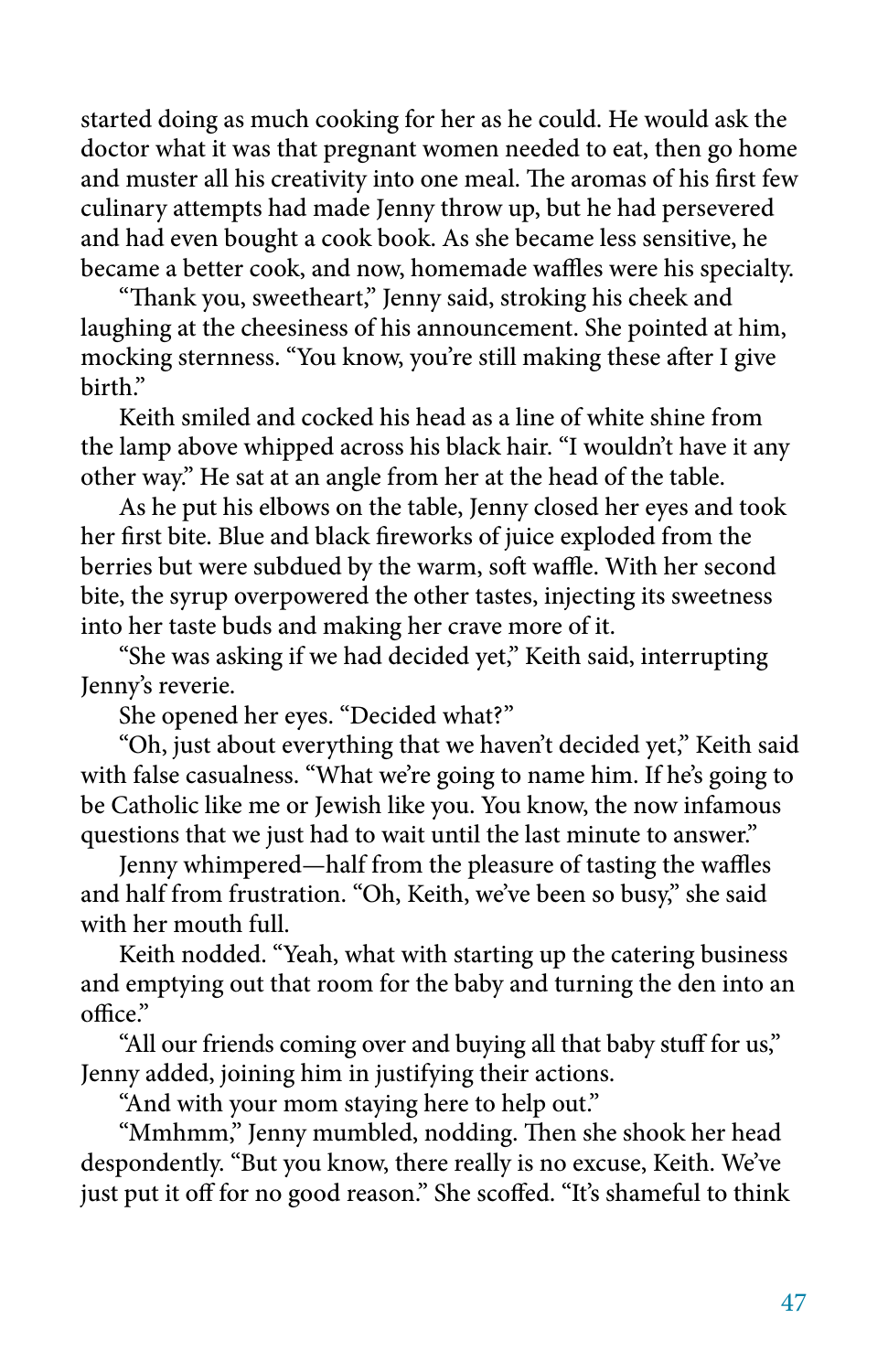that we haven't done our first duty as new parents."

Keith raised a finger. "That may be true, but we do have one credible excuse. At the beginning, you were way too hormonal to talk about anything."

Jenny dropped her head and chuckled with him at the memories of her first few months of pregnancy when she felt terrible all the time, even while she slept. "Yeah, that's true," she said, bringing her head back up and combing her light brown hair back into place. Keith laughed harder at her admission. "Who would've said we'd be laughing about those days now?"

He shook his head. "Not me. You'd never had mood swings like that. I think all of St. Louis heard your yelling." Jenny laughed harder and took another satisfying bite of her waffles.

"But seriously, Jenny," Keith said, crossing his arms and propping his chair on the two back legs. "It's almost time." He raised his eyebrows at her. "And we still haven't decided."

"Well, I said that the name could be your decision. If you haven't come up with one, then I'm not to blame."

His eyebrows went down suddenly, the way they did when he couldn't believe what he was hearing. "Jenny, every time I come up with one, you don't like it."

"Well, maybe if we flip a coin or something like that. I don't know."

"Jenny," he groaned. His sigh was heavy with the frustration of her answer. "You know, if we were having twins this would be easier."

"What do you mean?" She bit into a blueberry.

"In that old TV show, Little House on the Prairie there was this girl—the mean one. I forgot her name. Anyway, she married a Jew. Both their parents were arguing about whether the child should be raised as a Christian or as a Jew, and they decided that if it was a girl, she'd be a Christian and if it was a boy, he'd be Jewish."

"And it all worked out because she had twins? One boy and one girl?"

Keith nodded. "Benny and Jenny."

"But, sweetheart, we're only going to have one boy, and I'm still not sure I want to raise him with both our religions and—" She took another bite, tasting more raspberry this time. "I just don't know, Keith."

"I think you two should come up with a name first," Jenny's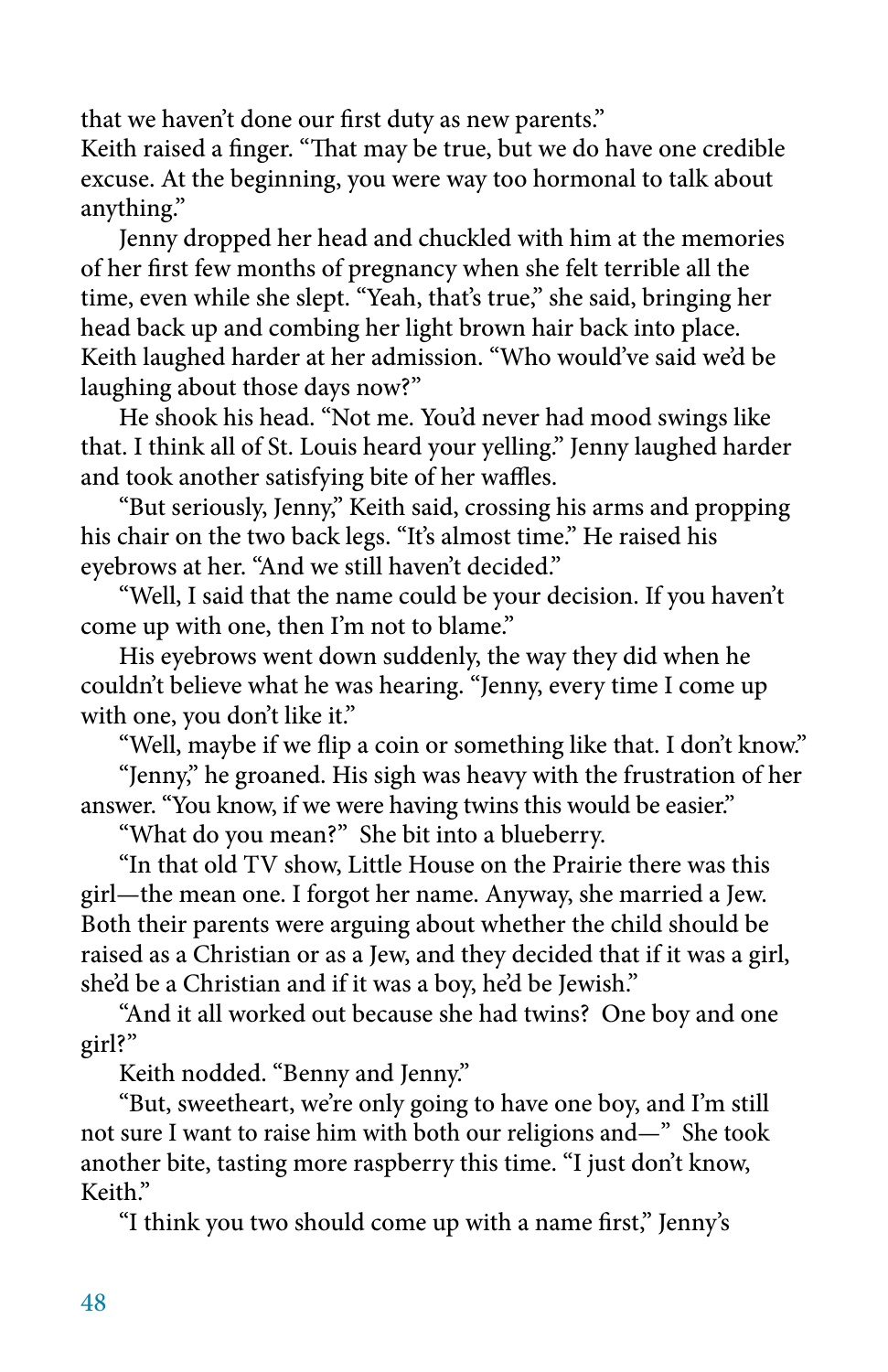mother Geraldine exclaimed, stepping out of the den where she had been sleeping for the past two months. "Jew. Gentile. Circumcision. Baptism. You have time to decide all that. Right now what that baby needs is a name!" She nodded forcefully, making her white, wiry hair bounce against her small shoulders.

Jenny sighed as Geraldine sat across from her. "Yes, Mom, a name." She felt the weight of the decision as she rolled her eyes. "At this point, I think I'd pay someone to come up with the right one."

"I have one, honey," Keith said, leaning forward and resting his elbows on the table again. "Nathaniel Conrad Harrington."

Jenny's face twisted. "I don't like Conrad, and we're just going to end up calling him Nathan or Nate. Why give him a long name that he's never going to use? Look what happened to me. My name's Jennifer, but I've always been Jenny."

Keith cocked his head. "Okay, you're right about Nathaniel, but Conrad was my grandfather's name, and I've always liked it."

"Well, my grandfather's name was Carl, and I've always liked that name, but you don't like it." She took the last bite of the last waffle.

"How about Luke?" Geraldine suggested with a wrinkled smile.

"Too common," Jenny answered. "But the length is good." She pointed approvingly at Geraldine. "I'd like a short name since Harrington is a pretty long last name."

Keith shook his head and took Jenny's plate as he got up. "Besides, Luke was the name of the kid that used to bully me in third grade. I don't like that name." He disappeared behind the corner.

"Then how about a nice sensible name like John," Geraldine said. "Many great men were named John."

Jenny shook her head. "Many weirdoes were named John too, Mom. Besides, it's plain boring."

"Blaine," Keith shouted from the kitchen.

Jenny tilted her head as she considered it. "That one's . . . interesting I guess."

Geraldine frowned, accentuating the wrinkles on her forehead, which were as deep as her life of seventy-five years was long.

"It's strange. It sounds like a brand of—" Keith came back into the dining room. "Breath mints."

"Breath mints?" Jenny and Keith questioned simultaneously in surprise as their eyebrows came down quizzically.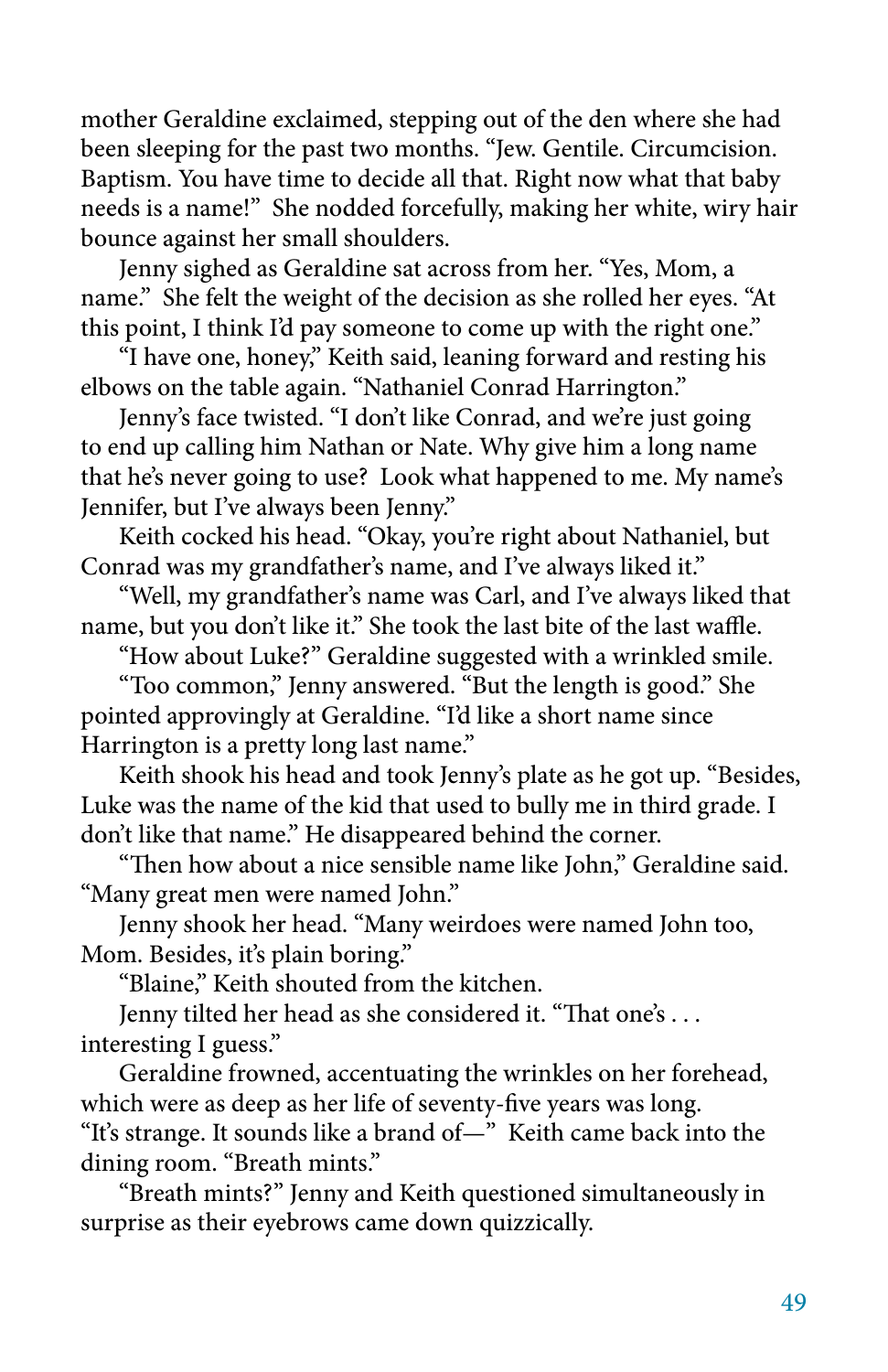Keith shrugged as he sat down at the head of the table again. "I heard it once and thought it sounded classical."

Jenny shook her head vigorously. "No, we live in the year 2010. It has to be modern, not classical. But not too modern, I guess. And not bizarre like some kind of alien name."

"As if we would ever do that, Jenny," Keith said. "I've only given you names you consider boring. Far stretches from any alien names."

"Yeah, but you've heard some of the other names people have suggested. They sounded like nicknames for E.T.. "

"Or maybe they were just alien-like to you," Geraldine said dryly.

Keith chuckled. "Someone suggested Hamilton Harrington. That was pretty funny."

Jenny laughed. "And weird. The perfect name for this baby has to be somewhere between Gabriel and Ethan, but not Gabriel or Ethan and definitely not Kevin or Paul or John or anything remotely close to those names. And not Jacob like I've heard four million times in the past nine months."

Keith groaned and rubbed his face. "We haven't even started to think of a middle name."

"Oh, Jenny, why are you so picky?" Geraldine exclaimed with all the disapproval of a mother who can't reason with her daughter. "What's in a name after all?"

Jenny rolled her eyes in exasperation. "If I hear that one more time," she said, dropping her elbow forcefully onto the table as she pressed her forehead against her clenched fist. "A lot is in a name, Mom. It can't just be anything. It somehow has to represent Keith and me and our faiths. It has to contain all the things that make up this household. Plus, it has to have a good meaning. Not one like 'dweller at the court' or something silly like that. It has to be—Ah!" Her face contorted and her hands shot to her stomach.

Geraldine jumped up, and Keith bounded out of his chair, knocking it to the floor as he reached for Jenny.

He touched her shoulders with more gentleness than his urgency demanded. "Jenny! What happened?" he asked, even as he became fully conscious of what was going on.

Jenny inhaled deeply and touched his hand on her shoulder. She couldn't describe the relief she had just felt. The small atomic bomb had gone off and released a liberating aftershock that made her body